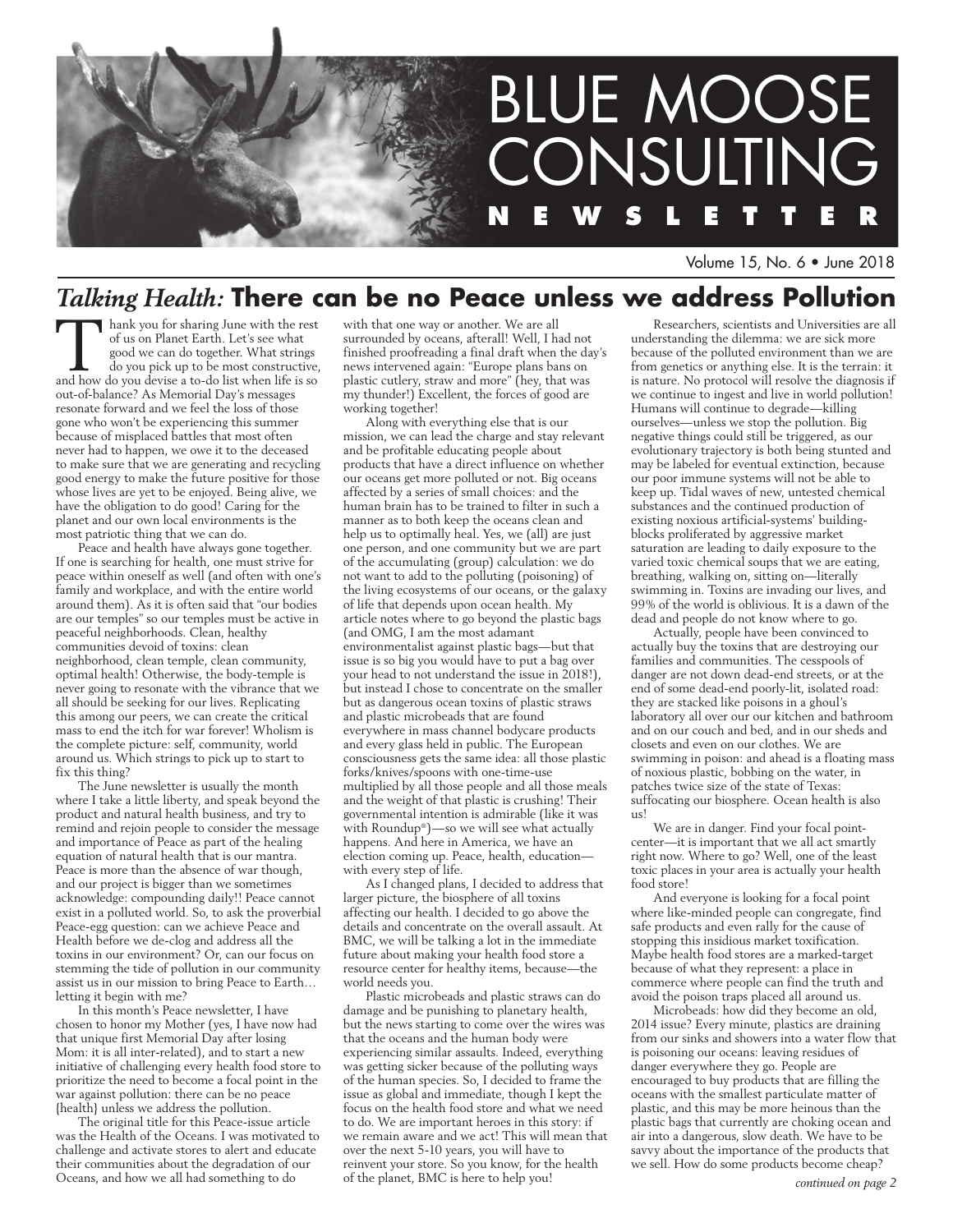#### **There can be no Peace Unless we Address Pollution** *continued from page 1*

Every product has certain fixed costs, from labor and management and label and transit; and the rest of the stuff (generally speaking) comes in different grades of cost. You can buy plastic, or you can buy plant and food: you can buy uncertified, or you can buy quality-assurance. And you can buy visible plastic or you can buy micronized plastic (but we all nod our heads, we know the plastic is always bad for our body, gut, blood and skin, etc.). You have to be the filter of this dynamic with everything that you do.

Somewhere, people are snickering about their genius in repackaging inexpensive left-over oil and plastic materials (often under the guise of the con-words "science") in a rebrand for the beauty industry. Yeah, there is a lot of karmic evil floating around in those UPC codes fading on the ocean's surface just above where the fish are dying. On the other hand, it is hard and more expensive to make products from real, natural

### **Smart Business: Rainforest Botanicals®** *bring the business home!*

**Top-quality, available in YOUR store: A Collection of the Bestselling Essential Oils & Body Care Oils**

| <b>Top-4 selling essential oils</b><br>one (1) ounce glass bottles |                          |  |
|--------------------------------------------------------------------|--------------------------|--|
| Tea Tree                                                           | \$7.11/\$11.85           |  |
| Lavender (French)                                                  | \$8.97/\$14.95           |  |
| Eucalyptus                                                         | $$5.25/\$8.75$           |  |
| Peppermint                                                         | \$6.57/ <sub>10.95</sub> |  |

| Top-3 selling carrier oils |                                |  |
|----------------------------|--------------------------------|--|
|                            | four (4) ounce plastic bottles |  |
| Jojoba Oil                 | $$11.25$ /\$18.75              |  |
| Almond Oil                 | \$4.17/\$6.95                  |  |
| <b>Grapeseed Oil</b>       | $$4.50/\$7.50$                 |  |

**Rainforest Botanicals®: built and priced to help you gain a bodycare botanical rainforest in every home**

- Wooden display rack available with filled display: Ask you BMC Rep for parameters
- Encourage home DIY projects for hair, nails and body revitalize, relax and renew with these wonderful aromas….
- Quality-guarantees: Aromaland® checks product purity with high tech GC/MS cold pressed carrier oils; natural-distilled essential oils. 4 oz. carrier oils—better for new customers or smaller projects
- Packaged at discount pricing to compete: this line is a 40% margin!
- Aromaland® donates a portion of profits to foundations which support indigenous tribes in the Amazon region of South America
- BMC represents lines that want to keep the independent health food store alive + vital!!

### *Grow your Aroma Land® + Aromaland Wellness® selections*

Direct from Santa Fe, New Mexico… Aromaland, a woman owned company. brought to you by Blue Moose Consulting & Delicious Bodycare!

Since 1986 Aroma Land has been committed to bringing the world the very best in Aromatherapy. We strive to provide products of the highest quality and purity. At Aroma Land we are dedicated to bringing you The Essence of Well-Being®. With a guiding principal to create safe and effective personal care products using aromas that are 100% nature made.

herbal plantfoods. We should look to our bodycare stars and pioneers as true heroes, and we should support their missions!

Probably 95% of the people reading this article right now have more than five products at home with microbeads in them: unknowingly. I strive to not make dumb purchases, and I believe I am one of that 5% that does not. How about you? Your employees? Your family? Your friends? Microbeads sit in liquids in every Walmart and CVS in the country: microbeads have largely remained out of the doors of the health food store: but most people know nothing about the issue. Ask your BMC Rep how you can take some basic information, and share it with your community, and alert them to the dangers lurking in many products they are tempted by in the mass channel. Wanna increase your bodycare sales by 5-15% this year? Do the legwork and educate. Time now to play "What's in the box?"! People do care, when they are fully educated.

We always wonder what we can do! What you can do is adamantly support natural and Organic bodycare. People are not making informed choices when they grunt that natural hair, skin and nails products are too expensive. They are not aware of what the cheaper alternative really means today. Yes, modern plastic microbeads are just one of many issues of dangerous and untested ingredients that are often secondary allergens triggers, but microbeads are something that just should not be in commerce. Spend the summer promoting this movement: *Beat the microbeads*, (http://www. beatthemicrobead.org/results-so-far/).

Microbeads are a new condiment in the plastic toxic soup that is what we have been brewing (and the ocean life is getting sicker from this microplastic than from the big chunks of plastobags and the straws and spoons that are ruining the ocean beauty of nature). Pollution and health: they are both intertwined. Learn from the work of the Environmental Working Group (EWGwww.ewg.org/).

You should market in CAPITAL LETTERS the options that you sell in your store: you should educate on the principle that for skin health—a little truly goes a long way when you use the good stuff; you should make it your project to make best-sellers of the products that are made correctly and do better good for skin health than products sold in big bottles at cheap prices with bad ingredients. This is elementary of differentiating your store, and elementary for feeling good about your vocation. Realize that most people do not know how to care for their skin: it is actually more like explaining the natural basics to kids who would never think about best approach unless you were educating them (and most of those kids are older than 50 so good luck. You will be rewarded!)

The health of our oceans is a community concern: and it starts with…Everything. This Ocean Day, highlight natural exfoliants that use jojoba microbeads as opposed to plastic microbeads: think about it: how hard can it be to win that conversation? You won't win if you do not speak: have a conversation with your BMC rep today!

The oceans seem very far way sometimes, and the ocean shores are not yet filled with washed-ashore trash. People will sunbath on the sand this summer and they will think everything is hunky dory: funny how danger can creep up on you. More immediate danger is right in front of us all—in our modern conveniences, and soupedup tech toys, and clothes and furniture, and on the ground we walk on. Again, this conversation has evolved well beyond toxic household cleansers: it is a modern toxic plague.

### **Where are you on the National Allergy Map? https://www.pollen.com/**

Grass Allergy Season is highest in June + July! 45 Million Americans are seeing a Doctor for their Allergies

Are you signaling to your community that you have excellent resources?

We are being lulled into sleep as toxic colorings are being slopped all over the avatar mannequins of what we can be. Human potential is being encased with coat after coat of a toxic paint: we are becoming a shell of a human being, programmed to watch the commercials, buy and believe. Meanwhile, a war is raging—spurred by money and greed and profit (often coated with the word science)—and we are being poisoned: it is mass market store chemical-warfare. We need a Memorial Day for all the citizens (and innocent children) who have been laid to rest because of the toxins we are being encouraged to selfadminister. ("it is the environment: it is the toxic environment"). Meanwhile there is an assault on natural, calling it "maybe" safe and effective: but not "proven." We need better lawyers and politicians who want to make our world cleaner! Time to say giddyup and get into gear, and reject that shot of Roundup®: time to speak up!

The common poppy (*Papaver rhoeas*), is considered to be an "agricultural weed" to some: but to those who have experienced the intensity of war, they recognize this beautiful flower as a symbol of life returning after war.\* There is another layer of symbolism that we can add to this story when we consider the toxic war that will terminally infect countless neighborhoods this summer as people share the gossip at cookouts that Roundup® is now available for them to gleefully spray on their lawns, all around the entranceways to their houses, and where their children play and their elders saunter. Yes, poison is knocking ever close to our front doors. "Did ya see the commercial? (store at the mall is having a sale…)"

The commercial says that Roundup® for Lawns is a formula that "kills weeds without harming the lawn & is especially effective on hard to kill weeds like crabgrass & dandelion." To most of America, a Grass Friendly Lawn Weed Control Spray that "kills weeds without harming the lawn" may seem like a dream come true (which is exactly what the commercial wants to portray), but Roundup® [herb killer] is not really a cheery name, but one of the most pernicious environmental toxins a person could ever be exposed to: and science is now starting to point the arrow to this irrefutable fact. Roundup® for Lawns is a patented herbicide formula with the active ingredients MCPA, quinclorac, dicamba and sulfentrazone: it is patented for profit, not for safety! For many, it is considered wise homemanagement to kill dandelions—which have known medicinal value and have historically been eaten as food—by adding a probable carcinogen (as identified by the International Agency for Research on Cancer) to their home improvement strategies: don't you wish you could stop them?

Glyphosate, the active ingredient in Roundup® [herb killer], has been classified as a synthetic compound that is a nonselective systemic herbicide. Jumble those words in the truth machine and the descriptive "poison" plops out! Even the most sterile scientific panels [ECHA, IAERC] will agree that it is "a substance causing serious eye damage and being toxic to aquatic life with long-lasting effects." (lucky



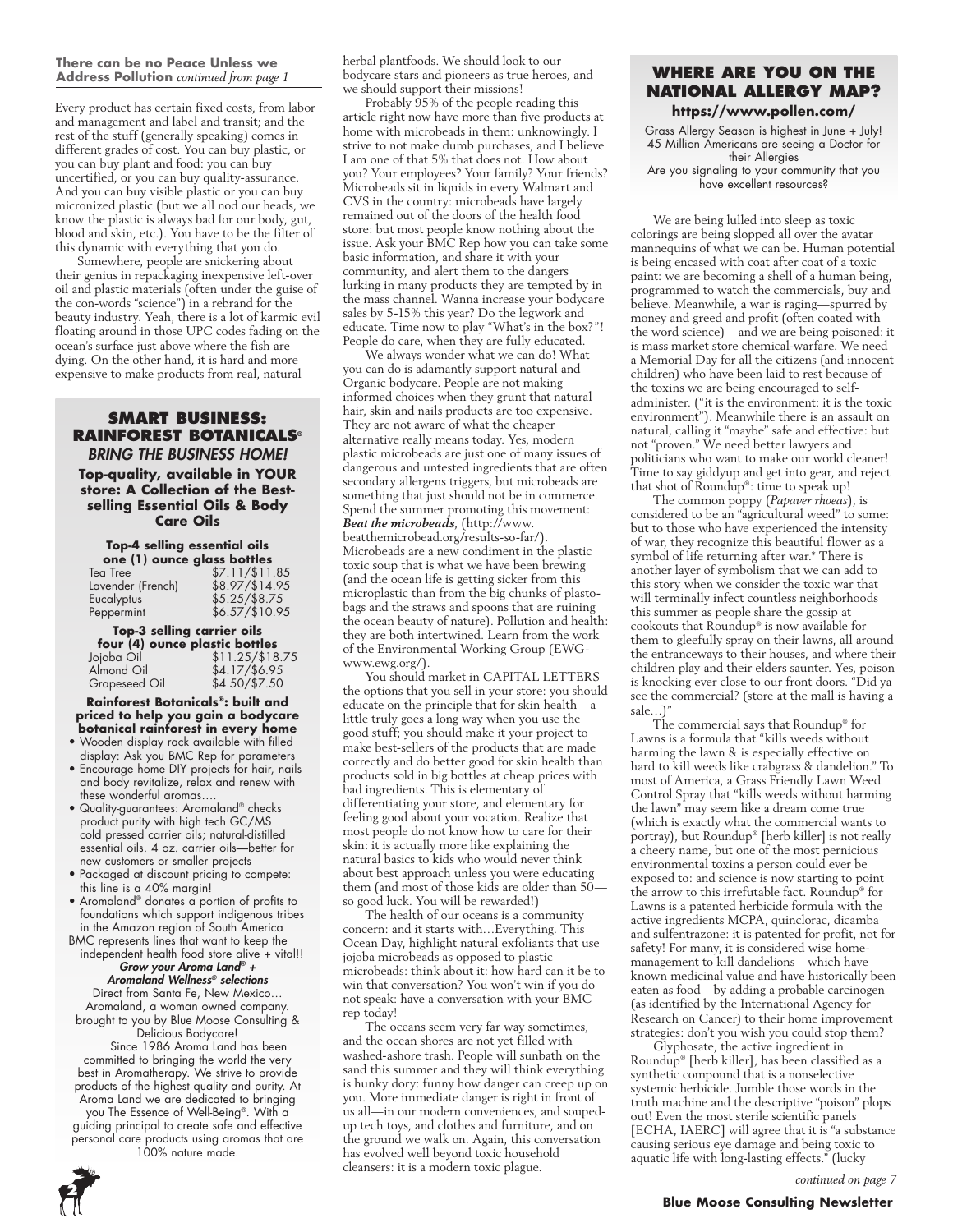

**Nurturing Naturally Since 1987** 

## June 2018 Promo: **20% OFF select OTC formulas**

 $\sim$  Liquid or Pellet complexes listed below^ (Qty. 4+ per SKU)^ • **Ear Wax Build Up • Muscle Ease** 

### **• Prostate • Swimmers Friend**

June Promo Items: consider stocking liquid and pellets for summertime travel *Ear Wax Build Up* (N072) - for associated symptoms such as dryness, itching, hearing difficulties + excess wax accumulation.

*Muscle Ease* (N037) – for associated symptoms such as bruising, pain, soreness, stiffness, spasms & weakness

Prostate (N022) ~ Formulated for associated symptoms such as discomfort, frequent, incomplete, or difficult urination, performance issues and other related symptoms. *Swimmers Friend* (N214) - for associated symptoms such as cramping, dry skin, fatigue, muscle soreness an the exposure to pool chemicalsUnique formula created by Dr. Luc Chaltin: the 1st homeopathic complex designed for health support for Swimmers.

Something that everyone can take who takes to the pool. Just a daily good thing! ^ Cannot be combined with other discounts. Monthly promos will be advertised through the newsletter = website/social media pages

### **Why Choose NEWTON?** ~ Expertise & Experience ~ Quality & Safety

~ Environmental Awareness ~ Variety & Selection ~ Economical & Efficient NEWTON Complexes for Adults are specially-formulated combination homeopathic remedies for a wide variety of self-limiting conditions. All remedies are safe for use by people and pets of any age. Sprayers or plastic droppers are available to replace glass droppers on any liquid homeopathic in the NEWTON line. They are sold as a separate item in the Miscellaneous Department.

## **Product NOTES:**

~ Carry the pellet options of the best-sellers: (average pellets in 1 oz. glass bottle =  $625-675$  pellets by weight)

Made in America ~ Family-Owned • *1987-2018: 31 Years of Excellence Newton Labs is an official service-connected, veteran-owned business.*



# **Allergy Responds Great to Aloe Life Juices + Tablets!**

**JUNE Monthly Specials** Mix & Match, sale items listed below

**12 items minimum for 15% OFF 24 items maximum for 20% OFF**

• SG Aloe Mist Spray  $2$  oz. + 4 oz. • Body Heat Vanilla Sports Rub 7 oz.

### *Aloe Mist: Ultimate Skin Spray Treatment*

^ 99% Certified ActivAloe Whole Leaf Aloe Vera + Vitamins A, C, E; Alpha Lipoic Acid, L- Proline & Herbs. Topical Skin Gel Aloe Mist Spray is a Skin Conditioner Formula for the whole family: it works fast to soothe and condition skin with the Organic Whole Leaf Aloe Vera Juice Concentrate base, but without a thickening agent. Unlimited applications from summer hydration to quick herbal first aid action for children!

### *Body Heat Vanilla Rub:*

Supports penetrating, lubricating, warming action - soothing tired and sore muscles. Concentrated topical formula with Menthol, MSM, Whole Leaf Aloe Vera Juice, Arnica & other herbal extracts support the relief of tension and soreness. 100% natural Vanilla scent.

Aloe Life #1 Herbal Superfood • Whole Leaf Aloe Vera Juice Products *Aloe Vera is FOUNDATIONAL TO HEALTH*



### **EXPLODE SUMMER HERB SALES**

with marketing & educational focus on Ginseng, the Adaptogens + Herbs on the Go! *NEW* **Herbs on the Go Promotion Now through July 31 Up to 25% Off! Two ways to SAVE over 2 months!**  PROMO PARAMETERS for two promo brackets Feature Products + Bonus Products: **MIX & MATCH any 12-24 of the Featured Products for a 20% discount MIX & MATCH any 25+ of the Featured Products for a 25% discount**  THROUGH JULY 31st. GROW BUSINESS with these items:

FEATURED ITEMS: Best-sellers, and the new hot Herb Pharm-quality Sprays. New exciting technology, inviting flavor without compromise will bring in new customers for quick-spray support for stress, sleep, immune support and digestion. Afterall, we want to encourage people to take herbal products! **Herbs on** 

### **ADDITIONAL Featured Items: Super-sellers**

Herb Pharm® offers you dominant sales performance in the category for<br>• Ashwagandha liquid extract 1 + 4 oz. • Turmeric Organic whole root liquid extract 1, 2 + 4 oz.<br>• Mix & match 12-24 of items above, and the Promo is 2 **Mix & match 25+ of items above and the Promo is 25% off for over 2 months BONUS ITEMS:** Meet the discount levels by ordering the necessary number of Herbs on the Go item<br>AND Turmeric AND Ashwagandha and you can order any number of Bonus Products that will also AND Turmeric AND Ashwagandha and you can order any number of Bonus Products that will also<br>qualify for the same discount as the Feature litems on your order. No minimums after the initial buy-in is<br>accomplishedl Easily ab **Stock all these Skus and be rewarded for saving the world!!**<br>Do yourself a favor with this 50%-margin line and pass along the discounts!<br>A personal favorite, because of quality of herb, manufacture, and quality-certitudes **Inflamma Response™** - three (3) sizes, for the practitioner + savvy health fan<br>1 oz., 2 oz, 4 oz. Herbal Support, as the name says!<br>Proprietary extract blend: Turmeric rhizome^, Chamomile flower^\*, Meadowsweet leaf & flower^, Licorice root + stolon^, St. John's Wort flowering top\* **Why I love Herb Pharm:** (1) ^ means Certified-Organic: (2) \* means Fresh root, which makes a huge difference: (3) ~ means sustainably-wildcrafted.]

Not represented by BMC in NJ



 **JUNE PROMOTIONS Remember to utilize your Monthly Promotional Calendars** *Forget what sales are available to you?*

• Talk to your Nordic Naturals® Rep • Take advantage of your monthly Nordic endcap buy-in • Floor displays and counter displays • Nordic Naturals® has excellent marketing materials • Ask about Coop-advertising opportunities

**THEMES to educate + sell Nordic Naturals**® • The Ultimates • Gummy Goodness • Every Family Needs Omega-3's

 $\bullet$  Every Body Needs Omega-3's with a focus on the Complete Omegas $^\circ$ 

**Exciting product notes: BACK IN STOCK:** • Algae Omega 60 • Algae Omega 120 count

#1 Vegetarian Omega-3 in America! • Made from microalgae. The original source of marine omega-3 a unique combination of EPA along with DHA

• Sustainably-sourced; non-GMO and Hexane-free smaller softgels for Teen Veggies 585 mg EPA/DHA per 2 caps. American Vegetarian Association™-verified<br>**GET THEM BACK ON YOUR SHELVES TODAY:** #01618 - 120 count #01606 - 60 count<br>**4 MESSAGE THAT WILL BRING NEW SALES!** 

Advertise the Nordic Naturals® Marine Collagen along with an endcap of the Algae Omega: call the display *"Gifts from the Sea"!* Nordic Naturals® Marine Collagen Peptides;

Type 1 Bioactive Peptides. Collagen holds everything together. ^Ask about the New Nordic Naturals® Easelbacks for the new **Curcumin Gummies**: these products are FLYING

"Zero Sugar has never tasted SO Good" + Turmeric's Curcumin never tasted so good! 200 mg. Longvida® Oprimized Curcumin. NON-GMO, 3rd-Party Purity tested. #30186 Delicious natural Mango flavor. NO added sugar: sweetened with xylitol Vegetarian – pectin based and gelatin-free. Draw attention: make sales: BE HAPPY ~~~~~~~~~~~~~~~~~~~~~~~~~~~

ANIMAL LOVERS are the happiest customers in the world—brighten your store during the Dog<br>Days of Summer and keep those cool cats healthy too!<br>Stock. Highlight + Advertise sales on: • Omega-3 Pet 90 ct. + 180 ct. softgels • Omega-3 Pet 2 oz. + 8 oz. + 16 oz. • Pet CLO 8 oz. + 16 oz. Nordic Naturals® Pet Products are specifically formulated for dogs and cats<br>**Get Started:** add • **Nordic Omega-3 Pet - unflavored • Pet Cod Liver Oil - unflavored**<br>come in cases of 6 ea so save then advertise by adding to Strengthen pet's coats and mobility for summer activity *Bookmark Favorites:* www.omega-research.com • http://efaeducation.org/ www.nordicnaturals.com

Not represented by BMC in NJ, NC, SC, VA, WV & Philadelphia area Committed to Delivering The World's Safest, Most Effective Omega Oils™

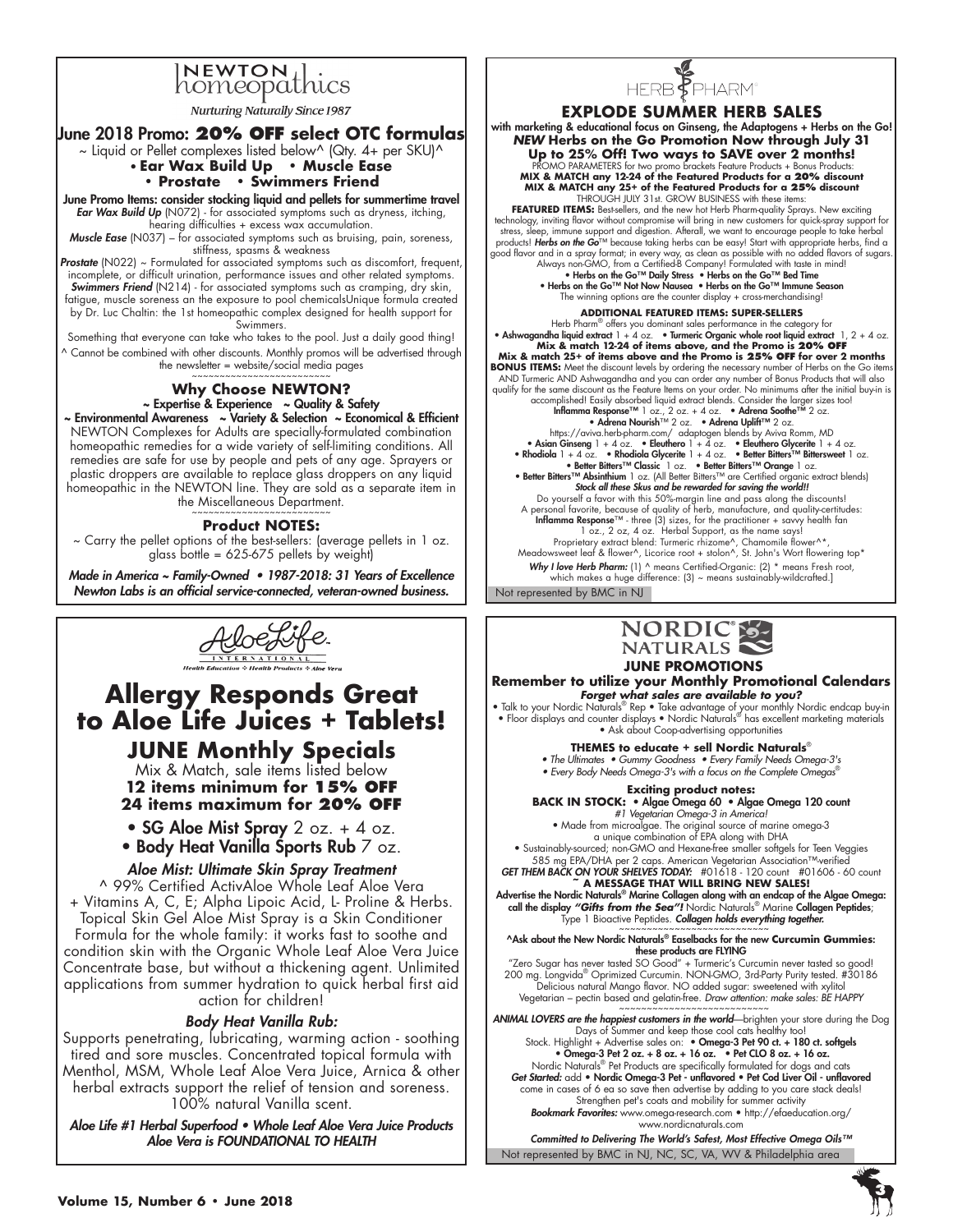

# **PEACE Project Build a Wall of JUVO for Community Health**

Myriad colorful, Organic, Raw, Whole Foods

**GOAL:** JUVO every day for Health

- Natural Raw Meal Canister
- Raw Green Superfood Can
- Raw Meal Vanilla Chai
- Raw Meal Fantastic Berry
- Raw Green Grass Bottle
- Raw Meal Green Apple
- Raw Green Protein Can

### **JUVO Raw Meal packets** (10 packets)

- Organic Raw Meal packets
- JUVO Fantastic Berry packets
- Raw Green Protein packets
- JUVO Raw Meal Green Apple
- JUVO Raw Meal Vanilla Chai

# **The best way to ReJUVOnate Health**

Raw, Organic, Whole, Non-GMO Oncologist Formulated

ReJUVOnate Yourself!

# V Wellinhand

**June 2018 Promotions** Buy in 05/28 to 6/25

**10% OFF** 

direct orders/independent stores • Nit Kit 4-pc Kit

• New Mama® Tush Soothing Bath 2 lb. • Sea Bath Kiddie Calmer™ 20 oz.

• Skin to Skin Intimate Lube 2 oz.

- Body Wash Foamers™ Tempting Turmeric 8.45 oz.
- Body Wash Foamers™ Minty Mischief 8.45 oz.
- Body Wash Foamers™ Lavender Lunacy 8.45 oz.

*Nit Kit* ™ is a fast-acting, pleasant-smelling, child-friendly formula that scares lice and their eggs (often called nits). Leaves hair shiny and gorgeous. Each Nit Kit includes a bottle of Nit Kit™ solution (2 fl. oz.) along with detailed instructions for use, a fine-toothed Medi-Comb for catching lice, and a 5x magnifier to help you find each and every nit. Complete kit: bestvalue. Non-toxic.<br>**Summer is a busy time for head lice.** The frequency of head lice ncreases in the warm months, culminating in the Fall and Back to

School. Stock up and market your solutions now!<br>**Kiddie Calmer™ Sea Bath** contribute to your kids' fantastic days and blissful nights. For a bedtime mindset, this bath is uniquely designed to transition the kids from their raucous, silly, stressful day into their peaceful, sweet, blissful evening and a quiet night. Directions: Into warm water, pour and play/soak 20

minutes before bedtime<br>M**ash Foamers™ Face & Body Wash** is Good. Clean. Fun. that foams without environmental worry for a truly clean, refreshing shower. The mildest Castile soap (saponified oils of coconut, olive, + jojoba), organic and wildcrafted herbs, and pure essential oils - never any synthetic foaming agents (no sodium laureth/lauryl sulfate, artificial color or fragrance, or other toxins). Tall and narrow bottles an easy fit on any sink or shower ledge.

*Topically Applied Herbal Answers.*



# **Such a HOT & Sunny Deal**

1. place an order of the wide range of Oxylent® products; hydrating, sugar-free effervescents for summer energy + health

2. request a Hydration Station when placing order 3. Happily, you ALSO get a **20% OFF** monthly sales discount on your order

4. set up your inviting Hydration Station, and let people taste!

5. people love Oxylent® + healthy summer sales GROW!

### **CONSIDER:**

**• Allergy Season Essentials** Immune Oxylent® in 4 flavors: 30-stick packets

~ Blackberry-Lemon BOOST ~ Raspberry-Lemon BOOST ~ Tangerine Lemon BOOST ~ Immune Oxylent® Variety Pak SRP for packet - ,99; box SRP = \$25.95 (UPC on box + on packet)

**• Oxylent® Effervescent Multivitamin** - 30-day 6.3 oz. canisters + 30-ct pak boxes

Use this award-winner to promote Summer Hydration. ~ Sparkling Mandarin ~ Sparkling Berries

~ Sparkling Blackberry Pomegranate ~~~~~~~~~~~~~~~~~~~~~~~~ **Let them taste, and BUY-on-Sale**

**Oxylent® Shippers are Beautiful** 5-in-1 Multivitamin Supplement Drink Shipper 24 boxes per shipper (small floor footprint)

Spring Display Promo: super deal for summer hydration **24 ct. 5-in-1 Multi Effervescent: pre-loaded @ 30% off** 24 means: 6 Sparkling Berries, 6 Sparkling Mandarin,

6 Blackberry-Pomegranate, 6 Variety paks. Great natural taste, No Sugar: on-the-go convenience normal wholesale \$503.28; 30% off = \$352.30

Tag IT! Taste for Life 2018 Women's Essentials Award Winner: Oxylent® 5-in-1 Multivitamin Drink

\*on \$200 orders, also includes free shipping



**MAKE an Impression** Your store can be the home for Truly 100% Natural Beauty

### **Best-seller Alert**

Trilogy® CoQ10 Eye Recovery Concentrate is undergoing a reformulation and packaging change. Unfortunately, Trilogy® is temporarily out of stock on this item with new product return

ETA in late June. Note a new UPC with this newly reformulated + packaged product.

### **Age Proof CoQ10 Eye Recovery Concentrate**

# **reformulation highlights:**

- Improved applicator • Advanced L22 ingredient. http://www.lipids22.com/
- Contains hyaluronic acid and caffeine
- Brightens, energizes and tones area
	- around the eyes

Key Ingredients: L22, hyaluronic acid, CoQ10, Caffeine, Glycablend™

NEW UPC: 942101776557 6 NEW Item Code: 18041

\*No change in pricing Trilogy: High-performance, certified natural skincare products

www.trilogyproducts.com/us/category/how-tos.html/

### **a great time to stock up on ESSENTIAL FORMULAS! A) ALL three Reg'Activ Formulas are back in stock**, but order now, there are massive backorders to fil! • Reg´Activ® Detox & Liver Health™ • Reg´Activ® Immune & Vitality™ • Reg´Activ® Cardio & Wellness™ **A+) Dr Ohhira's Probiotics® have two (2) new displays** to help get the message across! **BOTH now shipping at 10% OFF for a full display** both colorful, informative, attractive new displays stock:

**SHIPPING NOW**

Dr. Ohhira's Probiotics

4 ea. of the 30 ct. Ohhira Probiotics 4 ea. of the 60 ct. Ohhira Probiotics 4 ea. of the 100 ct. Ohhira Probiotics This is an excellent time to show all three sizes to your community. Ask your BMC Rep to show you the new merchandising tools

**BOWL Display** Dr. Ohhira's Probiotics with DEAL

(4) ea. 30 ct. + (4) ea. 60 ct. + (4) ea. 100 ct. **ARCH Display** Dr. Ohhira's Probiotics with DEAL

(4) ea. 30 ct. + (4) ea. 60 ct. + (4) ea. 100 ct. It is not a question of which one you like better, but rather, where you will put each one: probiotics benefit EVERTHING everywhere.



### **JUNE SPECIAL FREE Shipping on all orders**

#### ~~~~~~~~~~~~~~ **NEWLY LAUNCHED LIP FOOD**

FOR WELL-FED LIPS A nutrient-dense Organic Lip Balm from Eco Lips<sup>®</sup>

#### **3 SKUs: NOURISH, PROTECT, and PLUMP**

| Name          | Flavor                  | Feature                                   |
|---------------|-------------------------|-------------------------------------------|
| NOURISH Lemon |                         | Spirulina Blue-                           |
|               |                         | Green Algae                               |
|               |                         | PROTECT Vanilla Lavender Pumpkin Seed Oil |
| <b>PLUMP</b>  | Rosemary Mint Chamomile |                                           |
|               |                         | Mushroom Extract                          |

Nourish Lip Food: with spirulina blue green algae; Detoxifies & hydrates to soothe the lips Plump Lip Food: with chamomile mushroom extract; Invigorates & moisturizes for a smooth,

full look Protect Lip Food: with Vitamin C-rich Kakadu

Plum oil; Fights free radicals that age the skin Lip Food by Eco Lips<sup>®</sup> .15 oz. net wt. wholesale \$2.09 SRP \$3.09

- New and beautiful satin .15 oz. lip balm tubes with large "overcap"
- 20-ct. Gravity-feed display for each individual flavor.

The Best Lip Balm for the World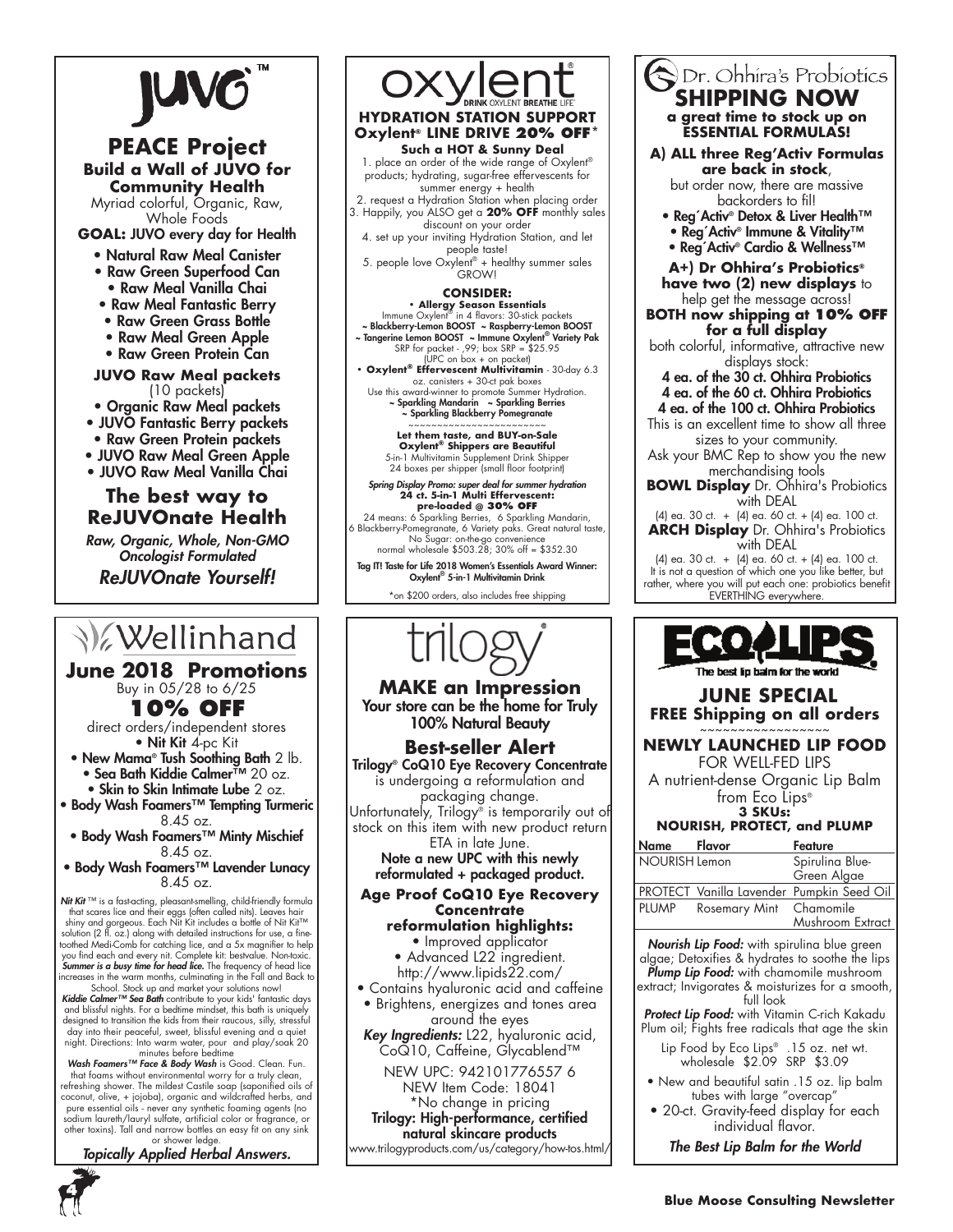# bodyceuticals

**HELLO SUMMER! June Promotions: Your GLOW-to-SUMMER oil in a new larger size**

**BUY 3 GET 1 FREE!**  larger 3.5 oz. bottle (this size only) • COCONUT + ALOE BODY OIL Moisturizing Body/ Hair Oil • VANILLA + AVOCADO BODY OIL

Moisturizing Body/ Hair Oil

Luscious and pure moisture for knockout, healthy skin! Full of essential fatty acids, vitamins and antioxidants, these luxe oils quench dry skin and pamper even the most sensitive skin. Nutrient-dense oils light enough to use every day as your go-to moisturizer. When you use nourishing oils, you need to apply moisturizer less often.

New name, but these are still truly BodyCocktails!

**Show your support as the tats are proudly worn everywhere Bodyceuticals INK POTS + INK STIX** • INK POT Balms • Calendula Tattoo Balms 5 jar point-of-purchase display \$40.00 on sale" regularly \$60.00 • INK POT Sticks • Calendula Tattoo Balm INK STIX 5 jar point-of-purchase display \$40.00 on sale" regularly \$60.00 Keep your ink looking vibrant and fresh for life! Made with our award-winning bioactive calendula salve formula **Ingredients:** Current harvest, Organic, Vegan, Kosher, Extra-<br>virgin, Unrefined, First cold-pressed oil from olives, Organic<br>farm-grown calendula flowers, fresh local Pacific Northwest

beeswax, High potency Vegan, non-GMO mixed tocopherol Vitamin E Superb for scalp, piercings, men's grooming,

and moustache care too! Register highlights before Father's Day + see them fly! **HOT DEAL! \$20 BANANA LIP BALM DISPLAY (12 STICKS)**

- regular price \$42! *www.calendulaskincare.com*

# **&IMMUNG**

**June Promotions Immune Health Basics with Wellmune WGP®** 250 mg. 30 caps **Buy 12 bottles, get 2 bottles free**

*one-a-day support for every need* Wellmune® safely activates the largest population of immune cells such as Natural Killer cells and neutrophils that keep the body healthy<sup>^</sup> For all ages: clinically-proven immune support http://immunehealthbasics.com/research/ LOOK FOR THE BRIGHT NEW LABELS ~~~~~~~~~~~~~~~~~~~~~~~~

**RevUp Wellness™: the intersection of Immune Health + Sports Nutrition!! Rev•Up Wellness™ DEFENSE** with Wellmune**® Rev•Up Wellness™ ENDURANCE Rev•Up Wellness™ VELOCITY** with Wellmune**®**

Rev Up Wellness*®* Selected Among Top Multivitamins at SupplySide<sup>®</sup> West CPG Editor's Choice Awards.

**Opening Order for new stores Rev•Up Wellness™** (30 blister-pak tablets in a box) **INTRO DEAL: 2+2 for any/all of the 3 SKUs** for new accounts or new Sku placement only

Ask your BMC Rep for ways to get other discounts with Promotions!

# The Newest powerful antioxidant

featuring Abigenol® European Silver Fir Bark extract Rev•Up Wellness™ products exclusively contain Abigenol®!

~ contains 6 phenolic acids, three flavonoids and four lignans

~ Abigenol® - isolated from the bark of the Fir Needle (Abies alba)<br>A These statements have not been evaluated by the Food and

Drug Administration. This product is not intended to diagnose, treat, cure or prevent any disease.



**The Wave is Coming** 32 years of service to the natural channel put your faith in veterans with the best intention \* Blue Moose Consulting

**C-Verified Hemp Extract™ Aromaland® Wellness** Lotions, Creams, Bodycare, CBD Extracts, Concentrates, Vapes + soon Edibles SolBEE honey, CBD honey + soon, honey stix

CBMicro as our 99% isolate CBD line • correct legal counsel on the market • strong, integrated supply chain • solid, trustworthy reputation

Aromaland® Wellness: no-T + verified levels of C BMC will help you: we have it all

**Coming Soon: Aromaland® Wellness honey stix** box of 100 This is new: honey stix with no THC! Aromaland Wellness® full spectrum CBD honeystix COMING SOON: pre-order for every register now!

wholesale \$1.25/retail \$2.49 box of 100 straws \$125.00 **Intro deal: first order, new placement** 

[through Expo East]: (one order per store) \$80.00

Exceptional quality: • contains 15 mg of full-Spectrum CBD<br>• guarantees of no T • product uses natural, raw<br>High Desert Wildflower Solbee honey.<br>• energetics matter: put a little bee-energy in your life, touched<br>with CBD

SolBee Honey Company is a family-owned enterprise created out of a love for the sun, nature, and honey bees. Brian Long's soul has found peace working in the midst of millions of buzzing bees, each dedicating their life to the survival of the hive. No better honey, no more trustworthy CBD: no better company with this product!

# **MushroomScience JUNE-JULY PROMOTION\***

# **GET ENERGIZED + STAY ENERGIZED Cordyceps Cs-4** 90 vegetarian capsules • 400 mg each

1 capsule Cordyceps sinensis mycelium Hot water extract 24% polysaccharides, 0.25% adenosine

Mushroom Science® Cordyceps Cs-4 contains the active compounds that make the Cordyceps mushroom unique, because they use the Cs-4 strain. It took years of research and the analysis of 100's of strains of Cordyceps mycelium to find one that contained the same actives as the fruit body: the adenosine + other nucleosides. Best Value + Best Results. Cordyceps Cs-4 extract may be the most versatile of all medicinal mushrooms. Hot-water/alcohol extracts provide the immune health benefits normally associated with the medicinal mushrooms, but also provide a host of other important health benefits including balancing the HPA

### axis + improving energy, stamina + endurance.\* **4 ea. = 10% 8 ea. = 15% 12 ea. = 20%**

Best price on the market for the most product, the highest quality with an excellent margin 90 veg caps wholesale \$14.13 MSRP \$26.95

Cs-4 no hype, just 30 years of constant + advancing science and clinical use. To date, Cordyceps Cs-4 is the only strain of Cordyceps mycelium that has been independently confirmed to produce all of the active compounds found in the wild harvested fruit bodies used in Traditional Chinese Medicine. This includes the secondary metabolites essential to providing the full range of health benefits attributed to Cordyceps extracts in the herbal and scientific literature.<sup>\*</sup>

Not combined with other specials. Must mention 'BMC Summer18 Promotion' when placing order Mushroom Science manufactures and distributes the only complete line of guaranteed potency mushroom supplements in North America.

\*These statements have not been reviewed by the FDA, and are not intended to diagnose or treat any illness or disease.



**Women-owned company making healing scents since 1986. Take advantage of this refreshing 2-month Promo as things HEAT UP**

### **June-July Bodycare Promo\* Tea Tree & Lemon**

12 oz. bodycare. 50%-margin line Clean affordable + not through distribution. • Shampoo • Conditioner • Hand & Body Lotion

• Shower Gel • Massage & Body • Bath Salts 20 oz. ~ Pure Therapeutic Grade Essential Oil Blend: Essential Oils of Tea Tree, Eucalyptus, Lemon Tea Tree, and Lavender: a clean, cooling & lively aromatherapy experience

### **Buy 3 ea. per SKU = 10% OFF Buy 6 ea. per SKU = 15% OFF Buy 12 ea. per SKU = 20% OFF**

100% Pure Plant-Based Ingredients, Exceeds EU Cosmetic Directive Guidelines.

**JUNE-July Essential Oil Promotion: 10% OFF in units of 3 ea. (10 ml)** ~ Lemon essential oil ~ Tea Tree essential oil ~ Lemon Verbena Blend essential oil Essential Oils of Lemon, Petigrain, Lemongrass, Lemon

Myrtle, Wild Verbena. All those lemony notes are perfect for the hot Summer seasons, Brighten up ~~~~~~~~~~~~~~~~~~~~~~~~

**June-July CANDLE SALE** Lemon Verbena Soy Candle tins 6 oz. **10% OFF** per-4 candles boxed in one set **\* Lemon & Tea Tree blend glycerin Bar Soap 10% OFF** with 6 units of each. Rich vegetable glycerin base with Shea butter + Vitamin E, scented & enhanced with the Tea Tree & Lemon Essential Oil Blend, containing pure Essential Oils of Tea Tree, Eucalyptus, and Lavender. Long-lasting 4oz. size.



# **LOVE YOUR HAIR**

**Back in stock: Henna Powders** • Brown • Ash Brown • Mahogany • Golden Brown • Red The Cleanest Formula with the Best Results Coloring grey on first application: one bottle,

many applications [for shorter hair] **Henna Creams back in stock** • Light Brown • Golden Blonde • Chocolate

• Red • Light Blonde • Silver Fox

**Does NOT contain** ammonia, PPD, parabens, peroxide, resorcinol, heavy metals, artificial fragrance, mineral oils, GMO's or gluten.

16 shades of beauty: highlight a new hair color.

### **ADD the Surya Brasil Marsala Henna Cream to your selection**

### **DON'T MISS THIS COLOR**

(introductory discounts apply) Cruelty-free, certified Vegan Achieve a sophisticated, earthy red with Surya's newest, antioxidant-rich, semi-permanent hair color.

Sustainable Lifestyle from Brazil Every shade of Surya Brasil's sophisticated natural color contains vegetable extracts including herbs & fruits from Brazil + India, which offer simultaneous coloration + deep conditioning treatment for the hair as well as intense treatment for the scalp. Coloring gray on first application, without the undesirable ingredients above. 100% vegan + cruelty free.

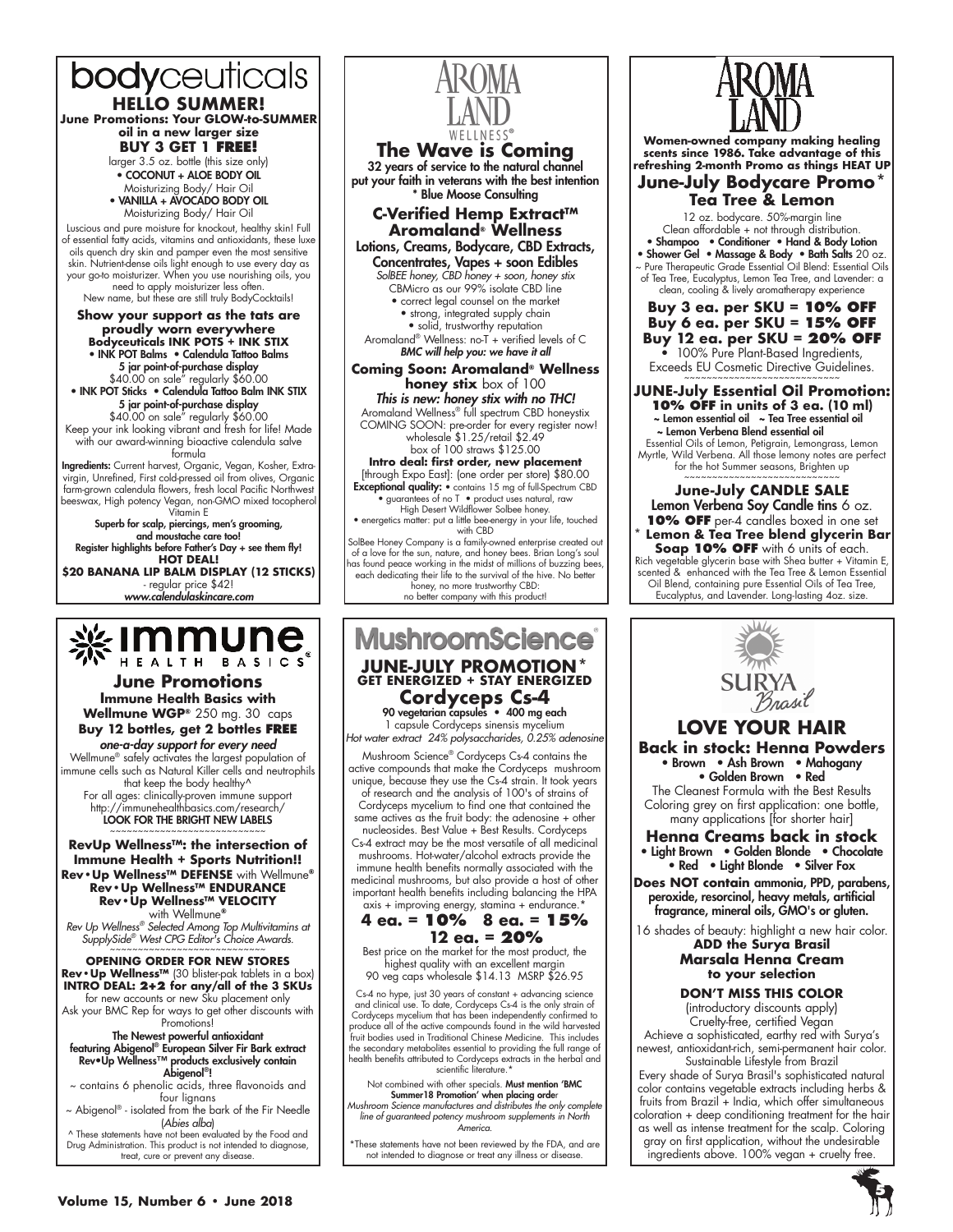### **In Memorium: to the Sacredness of Motherhood The Story of Nancy Hennessey**



I want to tell you all about my Mother. I have a lot of good friends in this reading audience, and this is a personal liberty I hope you will allow. My Natural Foods Family is my chosen tribe: we have all selected or been guided to a way of life and a philosophy. Sharing emotion and grief is a binding force to community.

The first thing that I want to tell you from my perspective—is that my Mom did her best work from her twenties through her forties, when she was raising her three children. That is the part of her life, though, where she got her least recognition. Let's honor the devotion of motherhood. It is one sad fact that our society treats the most critical of all roles—motherhood and guided child-rearing—with such little regard, except the occasional quick praise. That bond is

actually the center of the Universe. To most people who knew our family until my Father died, my Mother's story was always overshadowed by my father, Frank—the man who captured her heart in some 1950's romance that might be the greatest cinematic love story ever lost now to history. In some way, she gave herself over to him: and yet it is her story that is the center of it all.

And if you had ever met my Father, you would understand: he was such intense energy in one human, always engaging and sometimes explosive in a way a man who grew up in the streets of post-Depression poverty had to be. Frank was charm and strength and charisma: and woman look for that in a partner. They were two better halves: my Mom was very good for my Father, and, if you were to watch closely, you would see that he was so romantic to her, in a way that is actually truly alien to his very romantic, middle-child son. He wrote her two notes that I have now found, in his broken script, left-handed print: one on her first day returning to the workforce after a long, 28-year parenting sabbatical— "just be yourself;" and, at another time— "I love you cupcakes". Whatever he did, he won her over, and this is the core story of both their lives: Nancy and Frank.

His truckdriver, fellow-Teamsters of course never saw this side of him: neither did his children. I know she admits in Heaven now, though, that she chose the right man to be hers: because she chose him. Nancy was a pretty, tallish and slender, reddish-haired girl—sister of three from West Philly, in an enclave along Lancaster Avenue that was largely Catholic, mostly Irish and German and Italian, and poor—with a real strong, cleaned and bleached steps, lower middle-class dignity. Frank won Nancy over her parent's mild objections. My Father honored his spousal commitment, and he provided for our family in a way such that most others thought we had a little money: we did not. My parents were an amazing team at making a life. The Hennessey children were raised well, and lacked nothing.

But, do you see how the conversations about him (he loved the Irish concept of 'Tis Himself) usually tended to overshadow the pretty and kind and smiling Nancy Hennessey. I have learned to see the truth behind that veil. Nancy was a Mackey first (yes, my Grandfather was John Mackey: my Grandmother was another quiet heroine—Nanny!): a lineage of beautiful and courageous Irish women.

I want to spend a lifetime imagining her childhood. Two secrets that matter when you try to understand a person's soul: one, her Father raised German Shepherd dogs for the Police Department, and after she was bitten once, she had a mild fear of most dogs (though she never said it). A second story; young teen Nancy followed the excited line up the long ladder at the new, famous swimming pool in pre-WWII Fairmount Park one weekend day during a family picnic: all the way to the top of the high dive she moved, a confident young girl. Then—she realized she could not go back down the long line—and so she had to jump. She dove, and almost drowned. After that she had a fear of water. It was not until I got to know my Mother after my Father died, that I realized she was more than these unshared fears: she was actually quite courageous and fearless. Maybe her whole life, people typecast her as a pretty woman, and never stopped to appreciate the many strong steps she made, or the powerful decisions and actions she that took: maybe her greatest strengths were at times when she actually restrained from acting. From the perspective of her son, I can only guess: but I was blessed later in life to consider all these things, and my appreciation of what I did learn is profound and a solace now. In the post-Frank relationship that we had, I met the real Nancy Mackey Hennessey—and she was such a beautiful, fun and funny, smart and caring person. Her parents raised her well. My father, whom I also dearly love, was lucky—and his devotion of her, even in challenging times was deserved.

Mid-20th Century America generally raised women a certain way-HomeEc, and the women-stay-at-home and raise-the-children—and I pay tribute to my Mother, because she was smart, and clever and capable—and in a different world—she would have been more of a leader. The respect for woman who chose to follow this path will never match the power this institution had on shaping our society: mothers have always seemed to be underappreciated cornerstones. What now intrigues me is my Mother's unfulfilled skills. Nancy wrote every paycheck for BMC until she could no more: she was my best worker, and she was the best employee in all her work jobs. She did not dawdle: she got things done and perfectly followed directions. She was early to work, friendly and conscientious all day, and never left work early: her reputation was one of complete respect from her fellow workers. Her three children all learned from her example.

Nancy was the oldest of three, and she kept her sisters together. She loved riding horses in the park as a young girl, and she was the best at wallball and she was fast. Curious to those who knew her later, she was more into sports than study. After marriage, she never threw a ball or competed again: what was that all about? Have you ever wanted to fill in these stories about your own, older relatives? Take the chance! I share these stories of childhood because for many, these were the best years of one's life: I know she grew up happy. That young person ended soon after my Father took her on their first date, and she sat at the head table with him at the VFW Post dinner: a new person was born. Nancy changed from girl to woman—a happy, clean Cinderella story. Frank and Nancy became an item. She became a wife and then a new homeowner and then a Mother: and being a Mother was where she achieved her Sainthood.

Francis, Michael and Maureen: we could not possibly be more different: Winter, Summer, Fall. But we are all strong and brilliant in our own beautiful ways and we have become very good people, loved and respected in each way by our peers. This rearing and guidance success is an amazing feat in any era, but for my Mom—she gently guided us through the many obstacles that arise in any family—and we were all she cared about.

Nancy was the yin to Frank's yang, though she would never consider at all what the heck that meant. She never really took to geography or politics or other such nonsense, but she knew the price of every family grocery and when to buy, and she never missed a birthday or a season's decorations. She taught us how to read, so that we were ahead of schedule before school began: thank you for that most precious, life-defining gift, Mom. She bought clothes and furniture smart, and the house was the most impeccable home I ever went into until I moved away. Nancy loved her afternoon tv soaps when she was young, and always sitting out back with the neighbors; and the smell of clean clothes and bedsheets. Everything needed to be in its place, and she loved trash day! Nancy was a home perfectionist.

Frank and Nancy were wonderful social friends and we had parties and dancing, and a famous bar in the paneled basement: at her Funeral, so many people said that she knew how to have fun! Given the opportunity, she loved to dance, and—on rare occasions—she would sing (her favorite song: "There's a Kind of Hush"): listen, and you can imagine her swaying in classic dance swing—arm in arm—along the cool, clean tiled floor with close friends dancing contentedly in the 60s neighborhood peace around her. That was another happy time for my Mom. We grew up in a safe and innocent part of Northeast Philly. She made the meals on time for her family, and she experimented with the cooking ideas of the 60s and she took her children to Church to make sure we were given good moral compasses. If this refreshes memories of your Mother, give heartfelt thanks for your story. Please understand the amazing and perfect beauty of this vocation, and always give thanks for the happy times. If this is not your history: know that I feel blessed for what I was given, and I hope to make the world better so that every child can be nurtured in this familial way. I would love to see childhoods with this many blessings as the norm! Modern American culture, in its proper function, can create a strong social fabric.

I would only be guessing if I said that my Mother always wanted to be a Mom, or even a Wife. But she molded to these roles with a perfection that never showed one sense of doubt. It is breathtaking to realize how dedicated she was to her path. People often say—and I say it too—that I was her favorite. I think that our Mom spent her most energy and worry around my younger sister: funny how we judge a person's focus. These things said, she spent the most time with my older brother and his family, so I guess we all got our fair share from Mom as her always equal-love gift: I know that is what she intended. Yes—in the end—the love you take is equal to the love you make. Mom gave equally.

After Dad died, she was liberated. She was a care-giver in some manner for the decade before he died, as heart problems limited him just enough that their relationship changed just a bit: now, she cared more for him in his early retirement than he would like as the man he was. They had such golden-years' pleasure together just sitting around, the occasional meal out or backyard grill, or a trip to the shore—and being very much involved with the deepest-love solar system—their five grandchildren. Second time around in life is so much more fun with grandchildren: now, Nancy and Frank went from not having *continued in box on page 7*

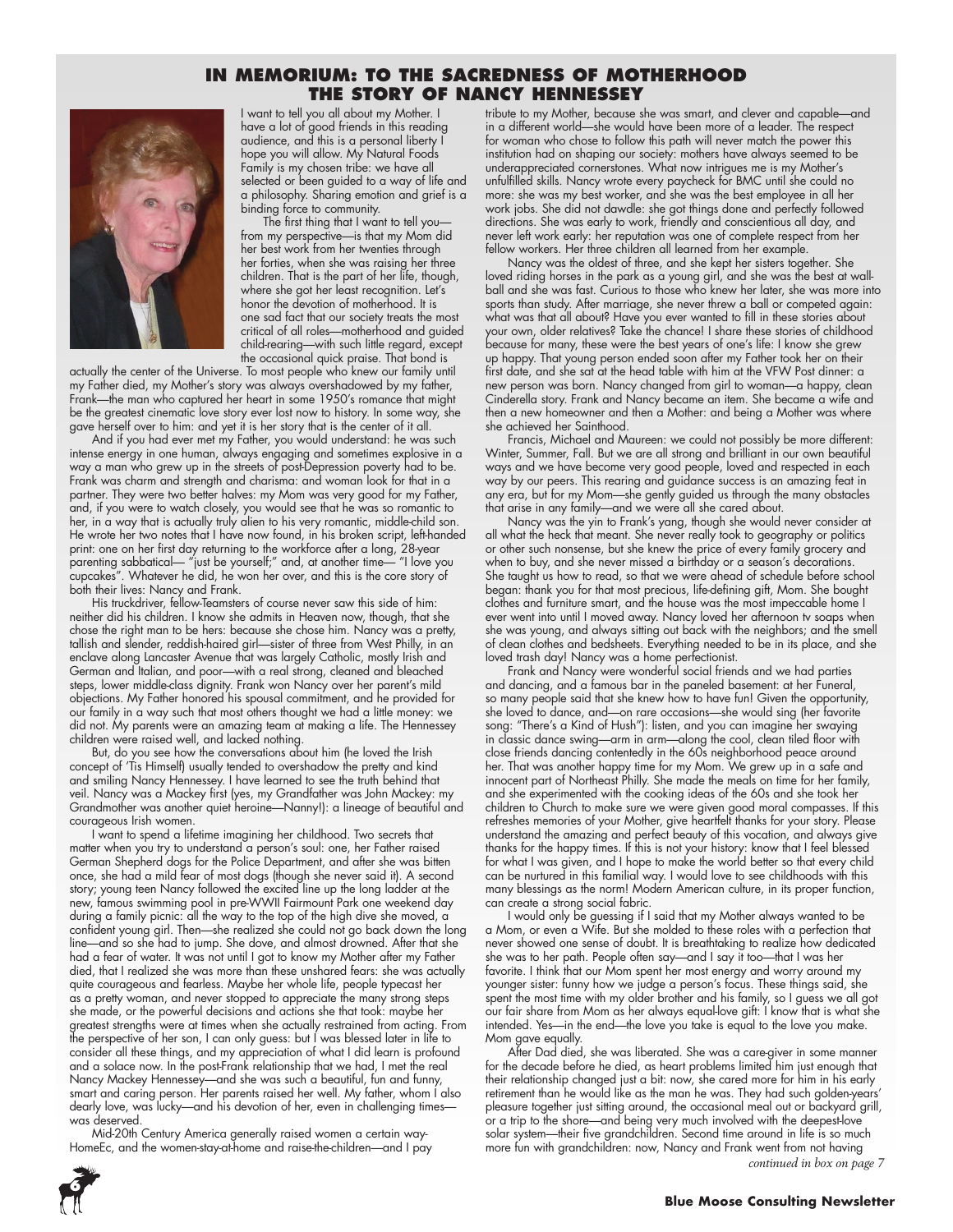#### **In Memorium: Nancy Hennessey** *continued from page 6*

enough time for the initial progeny, to spoiling my nieces and nephews in the best way possible. Nancy loved being Nanny more than anything she had ever experienced before.

The largest tears now as I think about my Mom, when we became best friends after Dad died. Before that, I was the prodigal son—the one who went to College on scholarship, the one who got ruined with those liberal ideals from the Jesuits at Georgetown, the one who loved books and ideas and social justice. I had my own vagabond life going on in DC, work in "health food," and I checked in often, but Frank and Nancy were RNA+DNA, and they did not really need anyone else. They had tons of friends, and I had left the nest first. I wrote many letters. Then, first my Father died and then my Mom's best friend-her Sister Kay-died, and I stepped in. I became a new son, and I called her 4 to 7 times a day. I choreographed her day by timed phone calls: she would never be lonely. I made sure. Truthfully, Nancy became the matriarch: everyone turned to her for conversation, reportage and advice. Her leadership had been honed by experience for this moment: where she listened more than talked—she gave the spiritual medicine that many needed: someone to care and listen with unquestioning love. She became a mother to the world. She was keeping a very large extended family together.

In early April of this year, I lost the best friend I ever had. Who could ever love you more than your Mother? Who could you trust more than your Mother? I give thanks for these truths in my lucky story. For me, I found a new person, a Senior friend (everyone should cultivate Senior friends: they are silver and gold): a lively, caring woman who, unencumbered by the devotion of child-raising now that her three were older than 50, was developing strong and intellectually solid opinions. She showed her wisdom in a new way, and we had fun talking about every subject imaginable. She became very inquisitive and mastered Facebook, and even liked her iPad. She lived in a very full world: I called incessantly; my sister had her date with Mom at 8 PM every night; and my wonderful sister-in-law, who lived less than a mile away, lovingly did most of the basic necessary things as she became as close to my Mom as the three of us. And the love Nancy received from Grandkids and Great-Grandkids was deserved, and she was revered.

My Mom was not a healthfood person: she smoked every day of her adult life until the mild stroke that was her downfall. She always feared lung problems as an evil punishment, but she was just lucky. She cooked for her family, but when cooking for one, she lost interest and ate poorly: better than most Americans, but not as I would wish or request. She spent 1/5 of her life a widow, and she was so patterned and disciplined and

mentally active: her memory was super sharp about her family things, but she was so reluctant to talk about anything in her life: I was such a foiled historian who constantly tried.

Every meal was on time, but if she had eaten differently I could have shared life with her until she was 100. I got her first to take CoQ10 when I said it was good for her gums. Then she started taking Omega-3s, then her "immune pill"—Immune Health Basics®- first thing every morning and it worked. Maybe three severe colds in the 21st Century: she was a testament to this amazing product and she believed, and thank you Immune Health Basics®. Regardless of other choices, every late breakfast was a whey protein shake (first Bluebonnet and then PureVim Nutrition® ) as she watched The View. She cut me off at three pills a day, and those she did reluctantly: she hated swallowing pills like a child and would only do the milk shake liquid.

Then the Doctors got involved. She was the obedient patient and she swayed between 4 and 8 pills every day as the pharmacy milked the system with prescriptions for her elder health. Nancy never took "anything" except Michael's pills, because she did not need to, until she was about 75, and then she became that familiar, stupid, modern-health story. Calls from the drug store every week: "your prescription is ready!" Like with my Father, I had to watch; and modern medicine failed dramatically, and it made me sick to observe. Modern Love.

It was sad to watch, but I wanted her healthy as a loving Son would. I chose to support her belief system: she never cared to learn what my life's mission was all about: that was OK—she was my Mom. She stayed strong through Love. Her downfall—mild stroke to a tragic, small early-morning fall and dislocated hip—led to a bad 60 days, where—at my Sister's house and not in her own home as she would have wished—she took her last breath on Greek Easter Sunday evening, as her most-loving Son sat by her side, saying Hail Marys with true belief and devotion, and feeling her energy as she transitioned, and staring at her beautiful countenance as she left this world. I watched the last breath; and then a breath no more. I turned to my Godson, Shawn Patrick, and my Sister and announced, she is gone.

And my life now is changed. And Mom is elsewhere, and everywhere and with Eternal Peace. Nancy is Sacred and Immaculate again: she is Blessed. And that is the story of my Mother. Thanks for listening, Michael.

My Mother would never want me to talk about her, or to share secrets and open love, or to bring attention to her: she was a woman of that time. My Mom loved that I grew and raised my wings and became known and respected and literate and independent. Now she understands my poetry and my pursuit of truth: I will one day rejoin her. I know she will forgive me Memorial Day, 2018

#### **There can be no Peace Unless we Address Pollution** *continued from page 2*

oceans; preparing to receive millions of gallons of the mainlined poison….) These countries, (some governmental part of their government or provinces/local jurisdictions within these countries) have banned Roundup® [herb killer] in some capacity: (April 27, 2018): Argentina, Australia, Belgium, Bermuda, Brazil, Canada, Colombia, Denmark, El Salvador, England, France, Germany, Greece, Italy, Luxembourg, Malta, Netherlands, New Zealand, Portugal, Scotland, Slovenia, Spain, Sri Lanka, Sweden, Switzerland.

The commercials lie: fake news. What can you do? (Sign up for the Roundup® class-action lawsuit: it may help with some future health bills: https://www.baumhedlundlaw.com/toxictort-law/monsanto-roundup-lawsuit/#contact). The human gut and human brain (specifically) cannot healthfully co-exist with an environment with even trace amounts of this noxious killer present. The truth slowly rises. Until then, the human immune system is under assault—at war, being altered negatively—and cannot function healthfully. In November of 2017, Glyphosate (the world's bestselling weedkiller) won a new five-year lease to spray food in Europe, after a very bitter fight. Yet, all those other sales were lost so marketing came up with the brilliant idea of diversifying, to lawns!

Somewhere someone without a conscience (some souless hustler) directed the manufacturer (Monsanto) to market beyond the fields where we grow the food that we feed to our families, and they decided to market the product to put on our lawns: bringing the toxic dangers right to the front door (and that means possibly every neighbor's lawn too) where our children run barefoot, our animals run and our babies crawl, putting their hands to their mouths and eyes. Roundup® [herb killer] residue is moving in for the summer. Eventually the "weeds" will return (because it is ultimately all about the health of the terrain). The red poppies will appear, representing the ghosts of all the humans killed, before Roundup® [herb killer] is banished from America, at which time the suits will run the cycle and market the product at lower prices all over Mexico, South America, the Vietnams and

### **Eco Lips® NEWS + ALERT Summer 2018 brings some exciting changes for Eco Lips During July, 2018**

Eco Lips® will be moving to a 35,000 square foot state-of-the-art facility in the Cedar Rapids area: doubling the warehouse space, streamlined shipping/receiving with multiple loading docks, and increased production capacity.

In order to make sure all Retailers have adequate inventory for July, it is essential that Eco Lips® receive all purchase orders no later than June 15th, 2018. Any PO's received after June 15th risk of being shipped late.

Apologies for any inconvenience, and Eco Lips® truly appreciates your understanding. We're very excited and look forward to growing with you in 2018 and beyond!

The contact information will stay the same. orders@ecolips.com. Our new address is 1199 44th St Marion, Iowa 52302.

North Koreas, where it will poison other people's food as well as the food that ultimately will make it to our shelves: contradicting the term nourishment. It is about production and profit, not health and happiness. Yes there is a war going on, and it is not about pushing up daisies: it is avoiding serious neurological and hormonal poisoning!

China is now the larger producer of Glyphosate in the world, and we know that our FDA looks like angels when compared to that wild-west. The one-two punch and the death knoll is that GMO-crops (glyphosate-tolerant crops) lead to an increase in the use of glyphosate. The governments are designed to suppress the information (as activists from Rachel Carson to Erin Brockovich all learned) and we are threatened with legal action if we challenge the friendly marketing bottom line (howdy neighbor: this is all-American). None of us can get healthy when all of us are being poisoned.

And of course Roundup® [herb killer] is in the water supply as well as our local stores, lakes, rivers and oceans!

What you can do is adamantly support Organic-agriculture and biodynamic farming. Educate, communicate, control where your money is spent, and be a local community health resource center. In every movement, people needed space—and the existence of your store is the best thing that you can do. never underestimate this—to help the cause!

There certainly is fake news out there in the world around us. The marketing line is so gentle: politely, and with scientific precision—we are

 *continued on page 8*